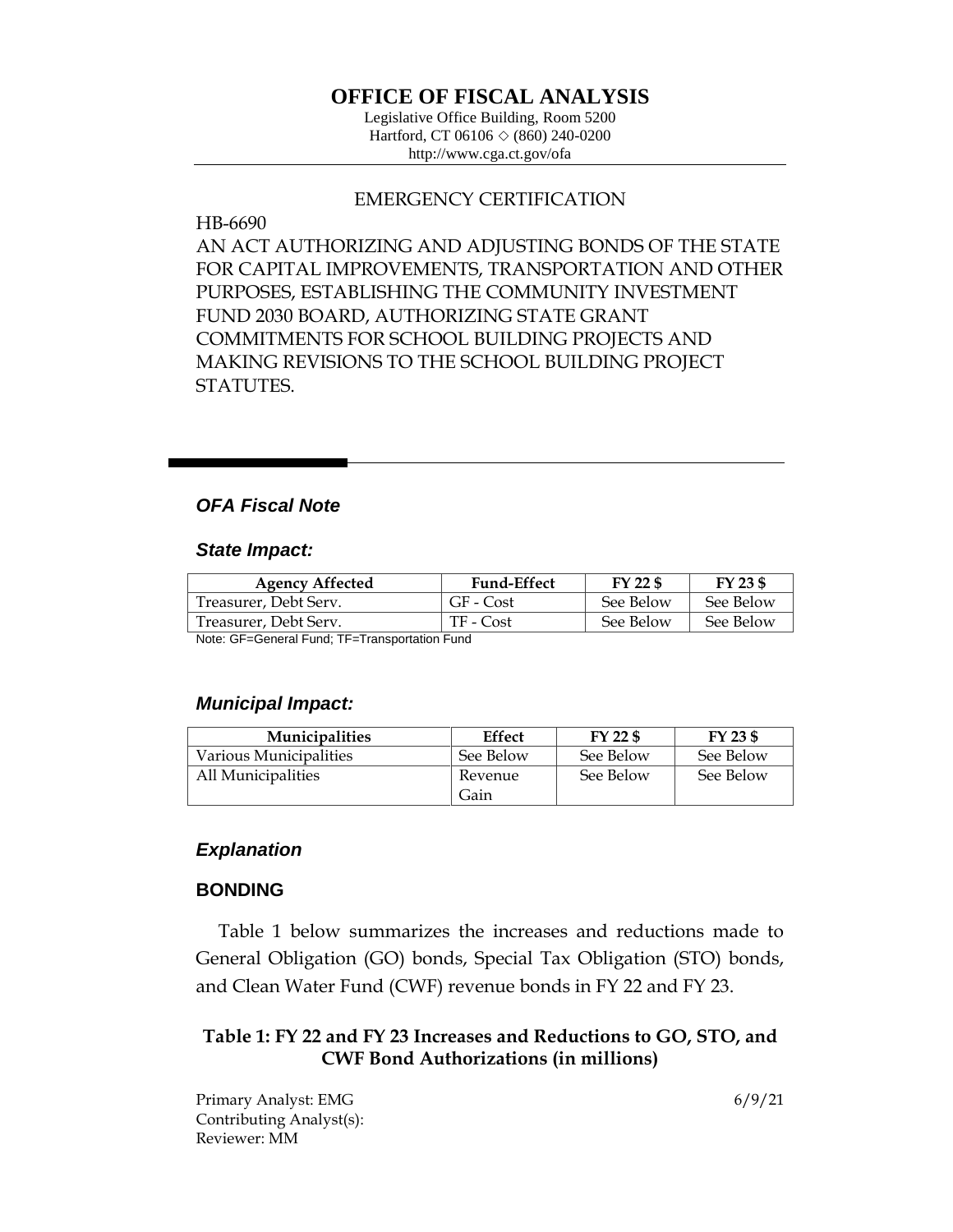| Description                                 | FY 22 \$ | FY 23 \$ |
|---------------------------------------------|----------|----------|
| <b>General Obligation (GO) Bonds</b>        |          |          |
| New Authorizations                          | 1,819.4  | 1,646.3  |
| Changes to Prior Authorizations             | 57.1     | 48.0     |
| <b>Reductions to Current Authorizations</b> | (143.6)  |          |
| <b>NET TOTAL GO BONDS</b>                   | 1,732.8  | 1,694.3  |
| <b>Special Tax Obligation (STO) Bonds</b>   |          |          |
| <b>NET TOTAL STO BONDS</b>                  | 836.9    | 929.6    |
| Clean Water Fund (CWF) Revenue Bonds        |          |          |
| <b>NET TOTAL CWF BONDS</b>                  | 281.0    | 237.0    |

Table 2 indicates the eventual total General Fund fiscal impact of the bill, through debt service, if all bonds authorized by the bill are allocated by the State Bond Commission and issued by the Office of the State Treasurer. If new authorizations are fully allocated when effective, there would be a cost to the General Fund for debt service of approximately, \$86.6 million in FY 23. The remaining debt service costs identified in Table 2 would be repaid after the biennium.

**Table 2: Net GO Bond Authorizations and Estimated Total Debt Service Cost (in millions)**

| <b>Fiscal Year</b><br>Authorized                                                         | <b>Authorization Amount \$</b> | <b>Total Estimated Debt</b><br><b>Service Cost<sup>1</sup> \$</b> |  |
|------------------------------------------------------------------------------------------|--------------------------------|-------------------------------------------------------------------|--|
| 2022                                                                                     | 1,732.8                        | 2,444.5                                                           |  |
| 2023                                                                                     | 1,694.3                        | 2,390.1                                                           |  |
| <b>TOTAL</b>                                                                             | 3,427.1                        | 4,834.6                                                           |  |
| <sup>1</sup> Debt service estimates based on market rates and repaid over 20 year terms. |                                |                                                                   |  |

Table 3 indicates the eventual total Special Transportation Fund (STF) fiscal impact of the bill, through debt service, if all Special Tax Obligation (STO) bonds authorized by the bill are allocated by the State Bond Commission and issued by the Office of the State Treasurer.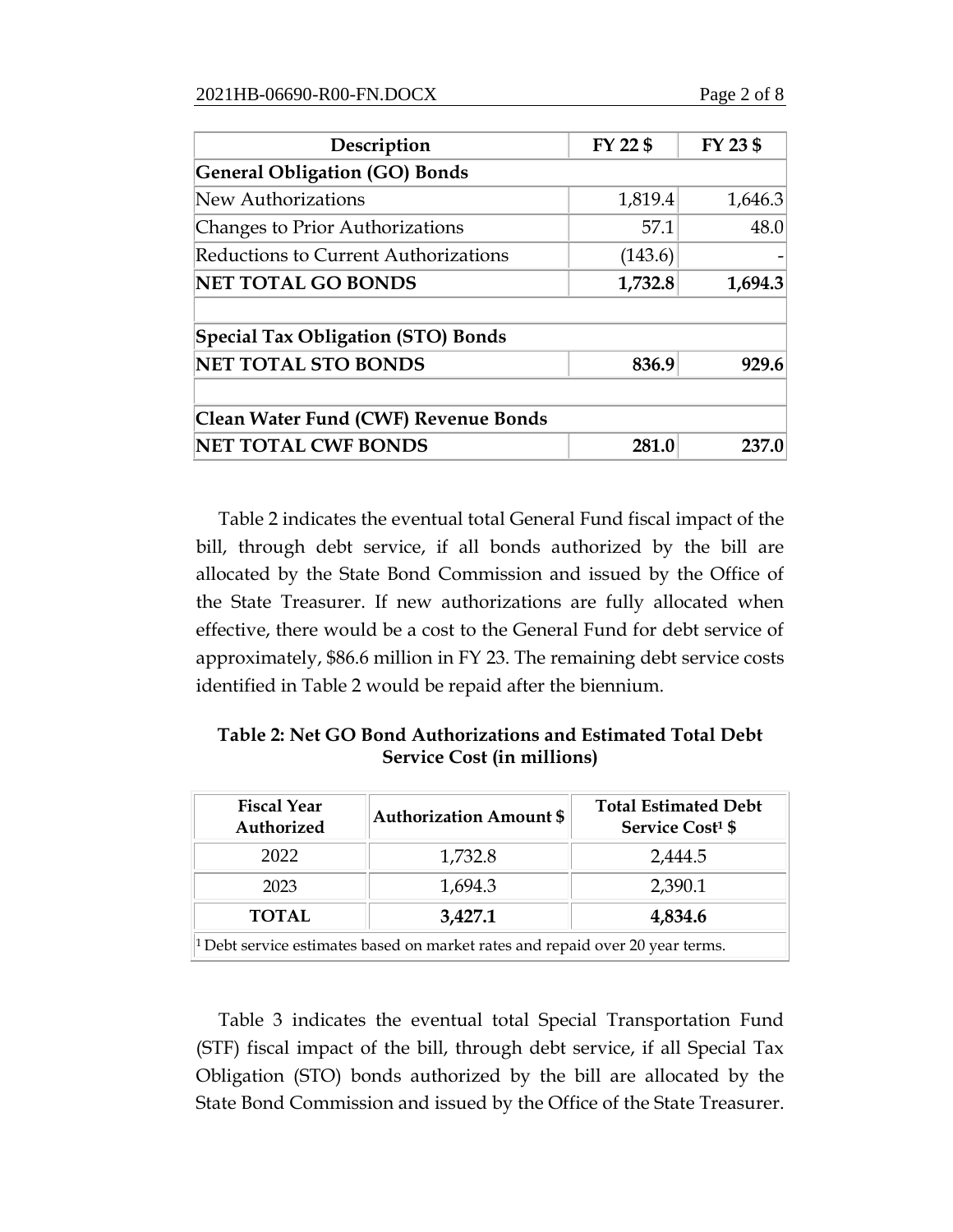If new STO authorizations are fully allocated, there would be an annual cost to the STF for debt service of approximately \$67.2 million from bonds authorized in FY 22 and \$74.6 million from funds authorized in FY 23. Total debt service costs for STO bond authorizations are identified in Table 3, most of which would be repaid after the biennium.

## **Table 3: STO Bond Authorizations and Estimated Debt Service Cost for the Infrastructure Improvement Program (in millions)**

| <b>Fiscal Year</b><br>Authorized                                                         | <b>Authorization Amount \$</b> | <b>Total Estimated Debt</b><br><b>Service Cost 1\$</b> |  |
|------------------------------------------------------------------------------------------|--------------------------------|--------------------------------------------------------|--|
| 2022                                                                                     | 836.9                          | 1,343.1                                                |  |
| 2023                                                                                     | 929.6                          | 1,491.9                                                |  |
| <b>TOTAL</b>                                                                             | 1,766.5                        | 2,835.0                                                |  |
| <sup>1</sup> Debt service estimates based on market rates and repaid over 20 year terms. |                                |                                                        |  |

## **Clean Water Fund Revenue Bonds**

Clean Water Fund Revenue bonds are issued and repaid using the resources of the Clean Water Fund. These bonds are not expected to have an impact on appropriated funds.

## **Municipal Impact of Bonding Provisions**

To the extent authorized bonds are allocated by the State Bond Commission, the bill will result in a collective municipal revenue gain of at least \$181 million in each of FY 22 and FY 23, including revenue from three programs (Local Capital Improvement Program (LoCIP) - \$30 million each year, Town Aid Road (TAR) - \$60 million each year, and Grants for Municipal Purposes - \$91 million each year). New authorizations for multiple other bond programs, including programs regarding school construction, urban development projects, and drinking water programs, will also result in additional revenue gain to various municipalities.

Table 4 identifies GO bond authorizations effective in FY 24 through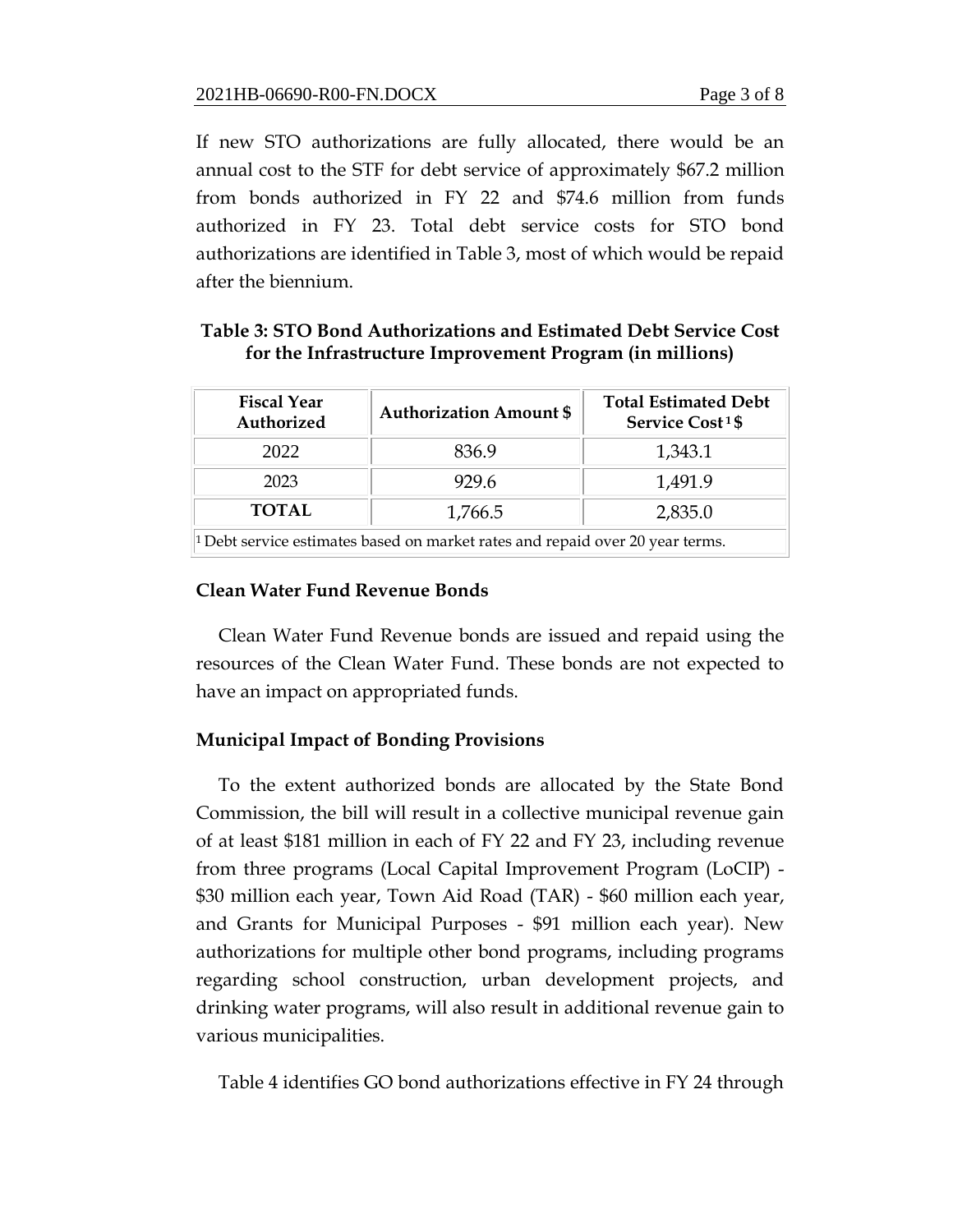#### FY 27

| <b>Out Years Authorization</b><br>\$      | FY 24       | <b>FY 25</b> | FY 26       | <b>FY 27</b> |
|-------------------------------------------|-------------|--------------|-------------|--------------|
| Crumbling Foundations                     | 25,000,000  | 25,000,000   | 25,000,000  |              |
| Community Investment<br>Fund 2030*        | 175,000,000 | 175,000,000  | 175,000,000 | 175,000,000  |
| <b>CTNext</b>                             | 23,500,000  | 13,500,000   | 13,500,000  |              |
| Baby Bonds                                | 50,000,000  | 50,000,000   | 50,000,000  | 50,000,000   |
| CT Port Authority Non-<br>Deepwater Ports | 5,000,000   | 5,000,000    | 5,000,000   |              |
| <b>UConn Research</b>                     | 14,489,200  | 9,220,000    | 4,201,600   |              |

### **Table 4: Net GO Bond Authorizations FY 24 – FY 27**

Additionally, \$250 million of GO bond funds per year are conditionally authorized for FY 28 through FY 32 for the Community Investment Fund 2030. \$50 million of GO bond funds per year are authorized through FY 34.

Sections of the bill related to the Community Investment Fund 2030 direct funds of the state's Economic Action Plan, expected to be financed using federal monies, to various types of projects specified in the bill.

### **SCHOOL CONSTRUCTION**

The amendment approves new priority list projects of \$637.7 million in total project costs including \$392.9 million in state grant commitments for school construction projects. Changes to projects previously approved have a net impact of a \$111.4 million increase to expected state payments or reimbursements. Adjustments to current statutory requirements regarding various school construction-related provisions represent a potential increase to state payments and reimbursements of up to \$221.5 million. New or increased state reimbursements represent potential revenue gain for the specified municipalities and potential costs to the state.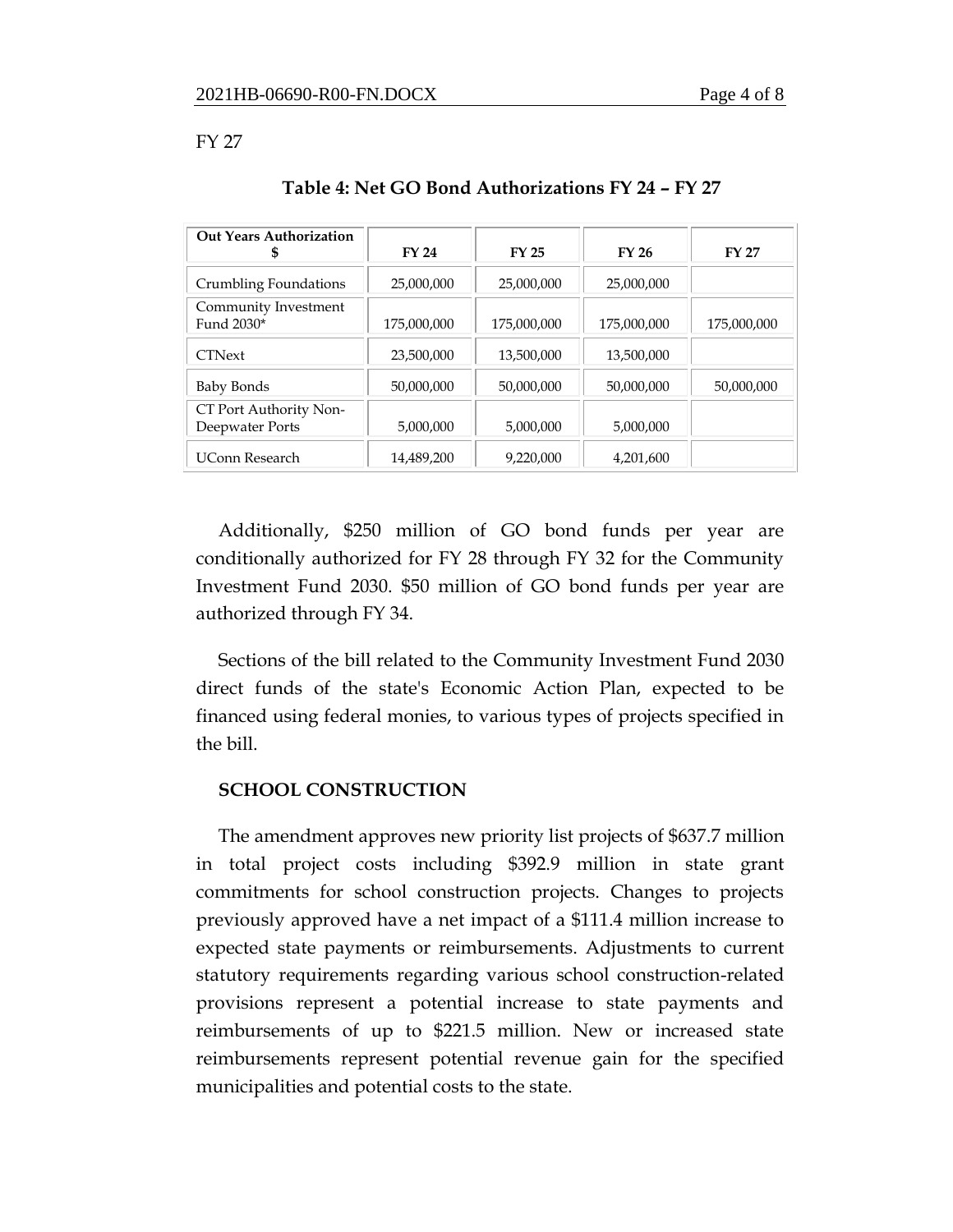The grants-in-aid will be financed through the issuance of General Obligation (GO) bonds in future fiscal years.

Section 113 approves new or increased grants worth \$504 million in state grant commitments for school construction projects, which represents potential revenue gain for the specified municipalities.

Section 114 adds new requirements regarding inclusion of water bottle filling stations in school buildings in specified circumstances. To the extent these changes alter the total cost of future projects, the altered cost would be shared between municipalities and the state at the appropriate reimbursement ratio.

Section 115 requires the Department of Administrative Services to report on current and pending projects within the Technical Education and Career System and has no fiscal impact.

Section 116 waives various audit requirements and associated project costs owed to the state from Hamden. It precludes a cost to Hamden and a revenue gain to the state of approximately \$6 million.

Section 117 increases allowable total costs for the Chamberlain Elementary School project, previously approved in PA 20-8, from \$50 million to \$75 million, resulting in a potential cost increase to the state and potential revenue gain to New Britain of \$23.75 million, along with a potential cost to New Britain of \$1.25 million.

Section 118 adds a Holmes Elementary School construction project to the school construction project priority list, conditional upon New Britain filing an application for the project prior to October 1, 2023. To the extent the project is approved and moves forward, there is a potential cost to the state and potential revenue gain to New Britain of \$52.25 million, along with a potential cost to New Britain of \$2.75 million.

Section 119 adds a Jefferson Elementary School construction project to the school construction project priority list, conditional upon New Britain filing an application for the project prior to October 1, 2025. To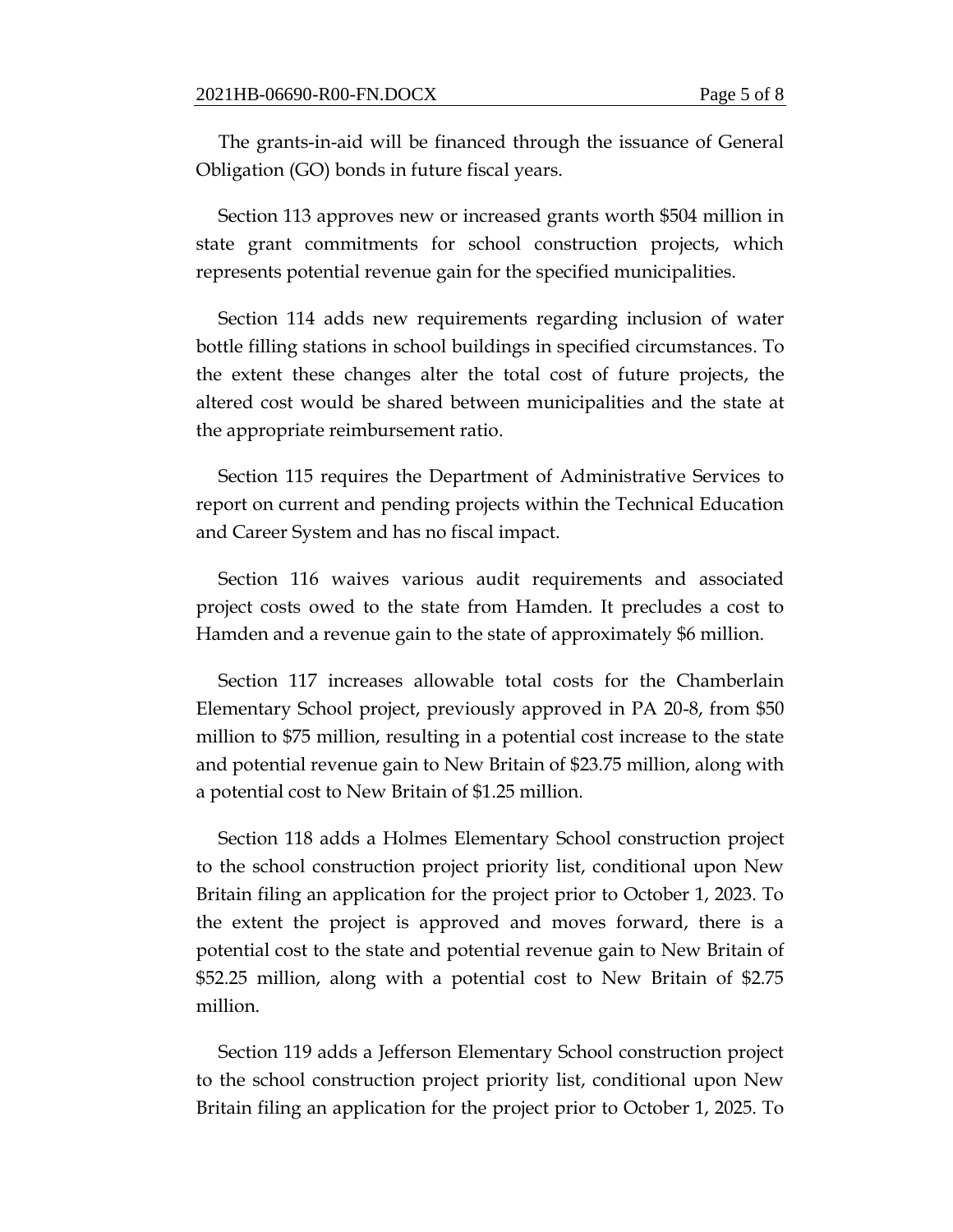the extent the project is approved and moves forward, there is a potential cost to the state and potential revenue gain to New Britain of \$52.25 million, along with a potential cost to New Britain of \$2.75 million.

Section 120 makes various changes to the composition of potential school building committees for projects at Holmes Elementary School and Jefferson Elementary School in New Britain, and is not anticipated to have a fiscal impact.

Section 121 changes the school construction reimbursement increase for potential regional school projects involving Ansonia and Derby from 10 percentage points under current law to 20 points. To the extent a regional school district is formed and projects are pursued within 10 years of establishment, there will be a proportional increase to reimbursement costs to the state and decrease in costs to the regional school district.

Section 122 increases the allowable reimbursement rate for a school construction project in Windham from 79.64% to 95%. To the extent construction begins within one year of the effective date of the section, there is a potential cost to the state and potential revenue gain to Windham of approximately \$17.25 million.

Section 123 waives certain administrative requirements of a previously approved project and is not anticipated to result in a fiscal impact.

Section 124 waives state standard space specifications and a statutory requirement to withhold 11 percent of potential project reimbursements to municipalities subject to project closure and final audit, and replaces that requirement with a 5 percent holdback for a new construction project at Washington Elementary School in West Haven. To the extent this makes otherwise ineligible costs eligible for state reimbursement, there would be a potential cost increase to the state and potential revenue gain to West Haven. However, there is not anticipated to be a net change in total project costs or reimbursements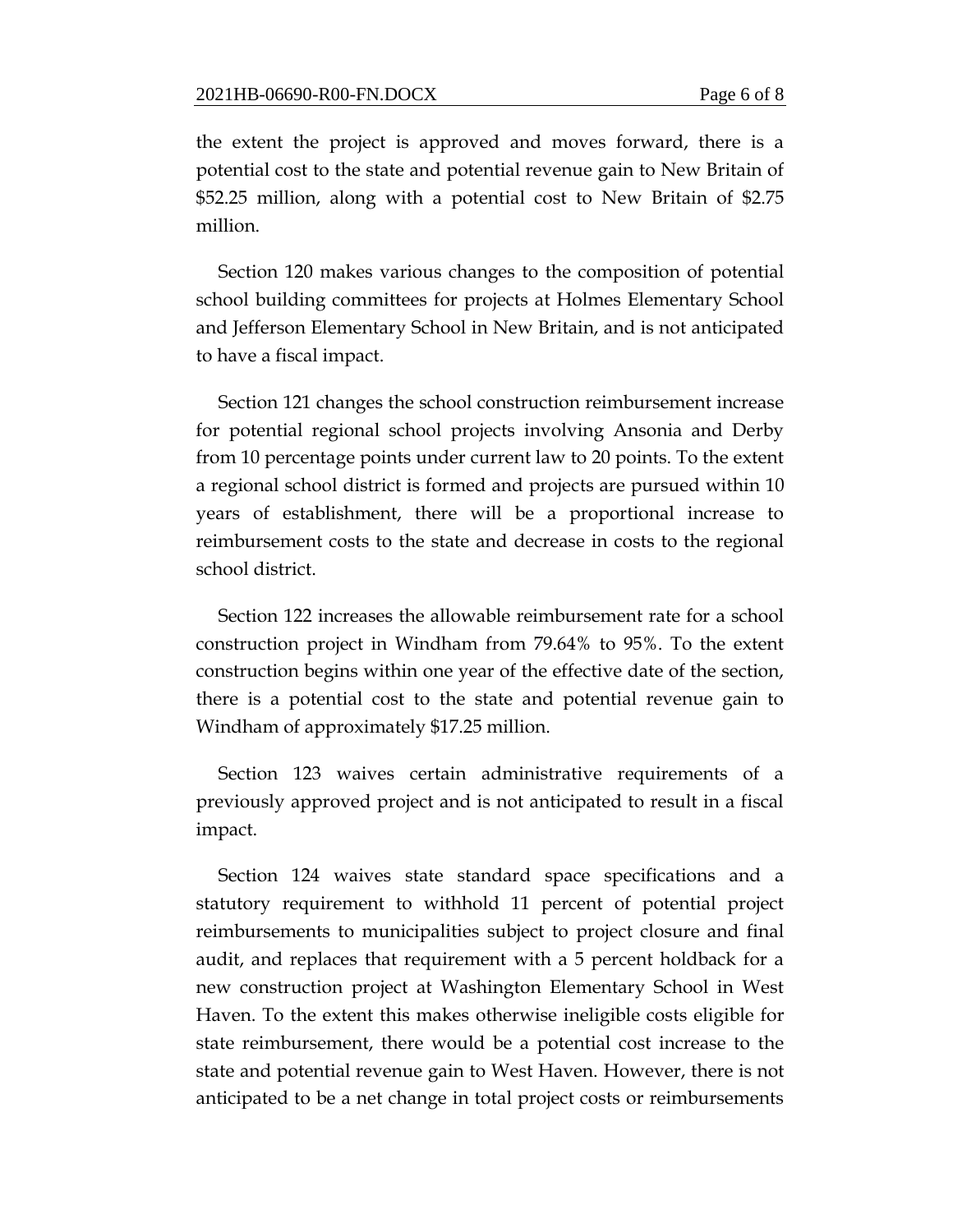regarding the audit holdback portion of any increased costs after the audit process is concluded and reimbursements are no longer held back.

Section 125 waives a statutory requirement to withhold 11 percent of potential project reimbursements to municipalities subject to project closure and final audit, and replaces that requirement with a 5 percent holdback for the West Haven High School Project in West Haven. To the extent eligible project costs are incurred, there would be a temporary potential cost increase to the state and potential revenue gain to West Haven. However, there is not anticipated to be a net change in total project costs or reimbursements after the audit process is concluded and reimbursements are no longer held back.

Section 126 adds a project at the E.C. Goodwin Technical High School with cost of not more than \$40 million to the priority list if such project application is filed prior to October 1, 2022. To the extent the project application is filed and the project moves forward, there would be a cost to the state of up to \$40 million.

Section 127 increases the allowable reimbursement rate for a school construction project in Torrington from 62.86% to 85%. There is a potential cost to the state and potential revenue gain to Torrington of approximately \$35.3 million.

Section 128 waives various audit requirements and associated project costs owed to the state from Hartford. To the extent audited projects changed allowable costs or reimbursements, it precludes a cost to Hartford and a revenue gain to the state.

#### *The Out Years*

To the extent that bonds are allocated and issued, debt service payments may extend up to 20 years from the time, and under of the terms, of issuance.

The ongoing fiscal impact of school construction project reimbursements identified above will continue into the future subject